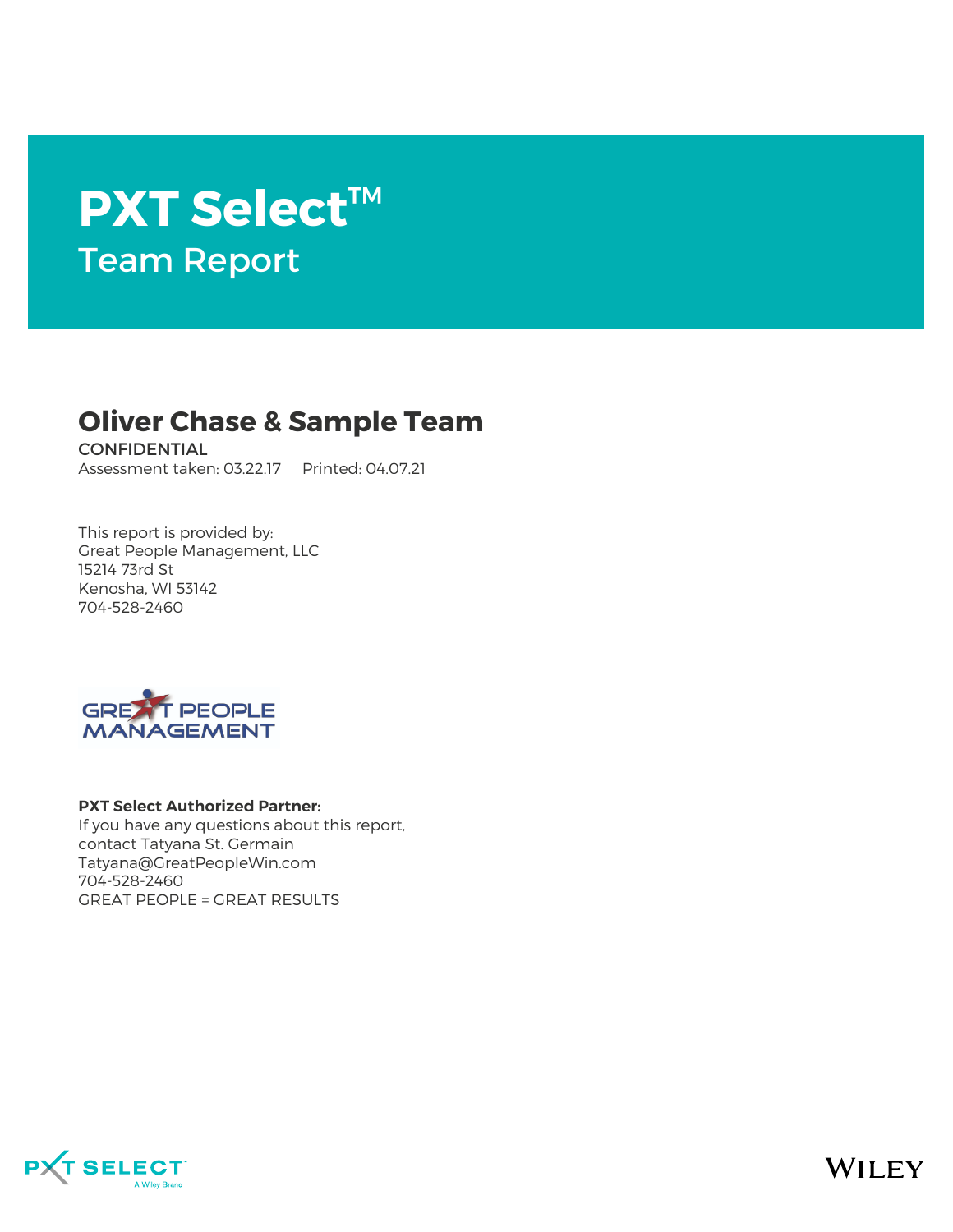## INTRODUCTION

This report will provide you with valuable information about how you and members of your team can work together to achieve team-oriented objectives and overall organizational goals. Most importantly, it is intended to provide you with a deeper understanding of one another so you can work together more effectively.

| What's in this report?                                                                                     |                                                                                         |                                                         |  |
|------------------------------------------------------------------------------------------------------------|-----------------------------------------------------------------------------------------|---------------------------------------------------------|--|
| <b>RESULTS</b><br>Each team member's<br>assessment results<br>placed together on<br>nine behavioral scales | <b>FEEDBACK</b><br>Feedback for each scale<br>based on your and<br>the team's responses | <b>ACTION</b><br>Team averages and<br>personalized tips |  |
|                                                                                                            |                                                                                         |                                                         |  |

### What does the assessment measure?

This report includes scales for nine behavioral traits measured by the assessment.

#### BEHAVIORAL TRAITS

- Behavioral Traits are commonly observed actions that help define who you are.
- Each scale is defined by two opposing, but equally valuable, end points.
- One side of the continuum is not better than the other.

### How will this report help me?

- This report is designed to give you a deeper understanding of your team by allowing you to easily see how each person behaviorally compares to you and to one another.
- An increased understanding of how you and your teammates differ in behavioral tendencies has the potential to help you in daily interactions and conflict resolution.
- You may use this report to identify potential conflicts or difficulties so you can act before they develop into real problems.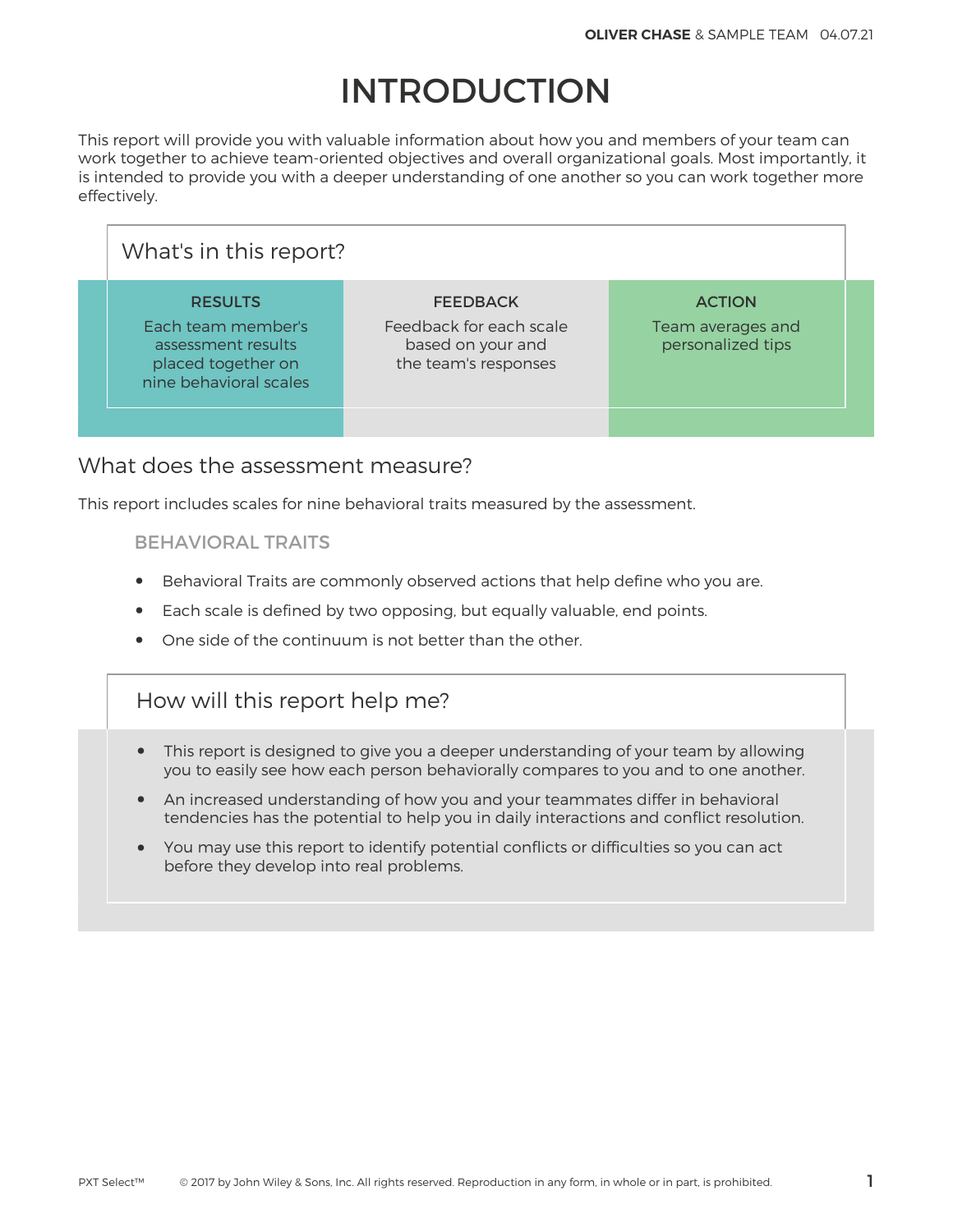## RESULTS SUMMARY

Oliver with Sample Team

Your team's results for the assessment are depicted on the nine behavioral scales below. The numbers indicate how many people from your team fall on that point of the continuum, and your placement is labeled with "you" (you are included in the number). The subsequent pages will provide further explanation along with team member initials for each score.

| Pace                        | < STEADY                                                                                                           |     |                |                |                |                |                         |                | URGENT >     |
|-----------------------------|--------------------------------------------------------------------------------------------------------------------|-----|----------------|----------------|----------------|----------------|-------------------------|----------------|--------------|
| Overall rate of task        |                                                                                                                    | 1   | ı              |                |                | $\overline{2}$ | $\overline{2}$          |                |              |
| completion                  |                                                                                                                    |     |                |                |                | You            |                         |                |              |
|                             |                                                                                                                    |     |                |                |                |                |                         |                |              |
|                             |                                                                                                                    |     |                |                |                |                |                         |                |              |
| <b>Assertiveness</b>        | < UNASSUMING                                                                                                       |     |                |                |                |                |                         |                | FORCEFUL >   |
| Expression of opinions      | ı                                                                                                                  |     |                | $\overline{2}$ |                | $\overline{2}$ | ı                       |                |              |
| and need for control        |                                                                                                                    |     |                |                |                | You            |                         |                |              |
|                             |                                                                                                                    |     |                |                |                |                |                         |                |              |
|                             |                                                                                                                    |     |                |                |                |                |                         |                |              |
| <b>Sociability</b>          | <reserved< td=""><td></td><td></td><td></td><td></td><td></td><td></td><td></td><td>OUTGOING &gt;</td></reserved<> |     |                |                |                |                |                         |                | OUTGOING >   |
| Desire for interaction with | ı<br>ı                                                                                                             |     | 2 <sup>2</sup> |                | ı              |                |                         | I.             |              |
| others                      |                                                                                                                    |     | You            |                |                |                |                         |                |              |
|                             |                                                                                                                    |     |                |                |                |                |                         |                |              |
|                             |                                                                                                                    |     |                |                |                |                |                         |                |              |
| <b>Conformity</b>           | < STRONG-WILLED                                                                                                    |     |                |                | $\overline{2}$ |                |                         |                | COMPLIANT >  |
| Attitude on policies and    |                                                                                                                    |     |                | $\mathbf{I}$   | You            |                |                         | $\overline{2}$ | ı            |
| supervision                 |                                                                                                                    |     |                |                |                |                |                         |                |              |
|                             |                                                                                                                    |     |                |                |                |                |                         |                |              |
| <b>Outlook</b>              | < SKEPTICAL                                                                                                        |     |                |                |                |                |                         |                | TRUSTING >   |
| Anticipation of outcomes    |                                                                                                                    | ı   | 1              | 2 <sup>2</sup> | 1              |                | ı                       |                |              |
| and motives                 |                                                                                                                    | You |                |                |                |                |                         |                |              |
|                             |                                                                                                                    |     |                |                |                |                |                         |                |              |
|                             |                                                                                                                    |     |                |                |                |                |                         |                |              |
| <b>Decisiveness</b>         | < DELIBERATE                                                                                                       |     |                |                |                |                |                         |                | BOLD         |
| Use of speed and caution    | 1                                                                                                                  |     | 2 <sup>2</sup> |                |                | 2 <sup>2</sup> |                         | ı              |              |
| to make decisions           |                                                                                                                    |     | You            |                |                |                |                         |                |              |
|                             |                                                                                                                    |     |                |                |                |                |                         |                |              |
|                             |                                                                                                                    |     |                |                |                |                |                         |                |              |
| <b>Accommodation</b>        | < STEADFAST                                                                                                        |     |                |                |                |                |                         |                | AGREEABLE >  |
| Inclination to tend to      |                                                                                                                    | I.  |                | ı.             | $\overline{2}$ | 1              |                         | $\mathbf{I}$   |              |
| others' needs and ideas     |                                                                                                                    |     |                | You            |                |                |                         |                |              |
|                             |                                                                                                                    |     |                |                |                |                |                         |                |              |
|                             |                                                                                                                    |     |                |                |                |                |                         |                |              |
| Independence                | < RELIANT                                                                                                          |     |                |                |                |                |                         |                | AUTONOMOUS > |
| Level of preference for     |                                                                                                                    |     | $\overline{2}$ | I.             |                | I.             | ı                       | I.             |              |
| instruction and guidance    |                                                                                                                    |     |                |                |                | You            |                         |                |              |
|                             |                                                                                                                    |     |                |                |                |                |                         |                |              |
|                             |                                                                                                                    |     |                |                |                |                |                         |                |              |
| <b>Judgment</b>             | < INTUITIVE                                                                                                        |     |                |                |                |                |                         |                | FACTUAL >    |
| Basis for forming opinions  |                                                                                                                    |     |                | ı.             | $\overline{2}$ |                | $\overline{\mathbf{3}}$ |                |              |
| and making decisions        |                                                                                                                    |     |                |                |                |                | You                     |                |              |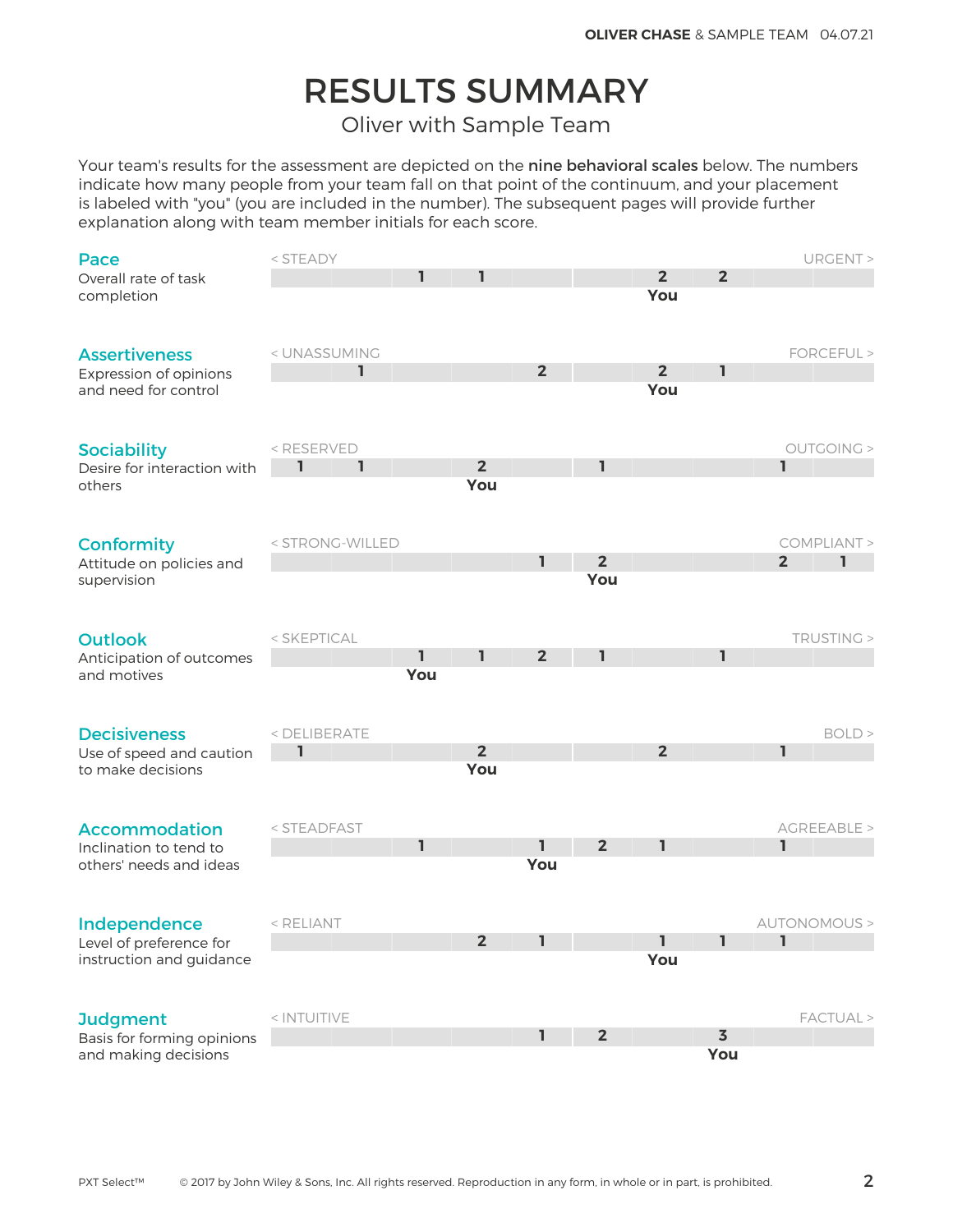### PACE

#### Pace Overall rate of task completion



### What does Pace look like for this team?

When it comes to pace, some people are very patient and good with routine while others tend to be more fast-moving and comfortable with tight deadlines. Most members of your team appear to prefer working at an urgent pace, yet there are some who may prefer more steadiness. If the work environment is moderate or people's roles are conducive to their preferences, this may not be a problem. But if this team insists on a hurried pace, it may frustrate the more methodical members of your team.

- Like you, the majority of your team may be motivated by opportunities to complete tasks as quickly as possible.
- Since you tend to thrive under pressure, you may need to lend a hand when workloads reach extremes and your more steady-paced colleagues are struggling.
- When your work becomes too sedentary or repetitive, you and your fast-paced colleagues may need to ask for some help from your steady-paced colleagues who tend to enjoy that type of work.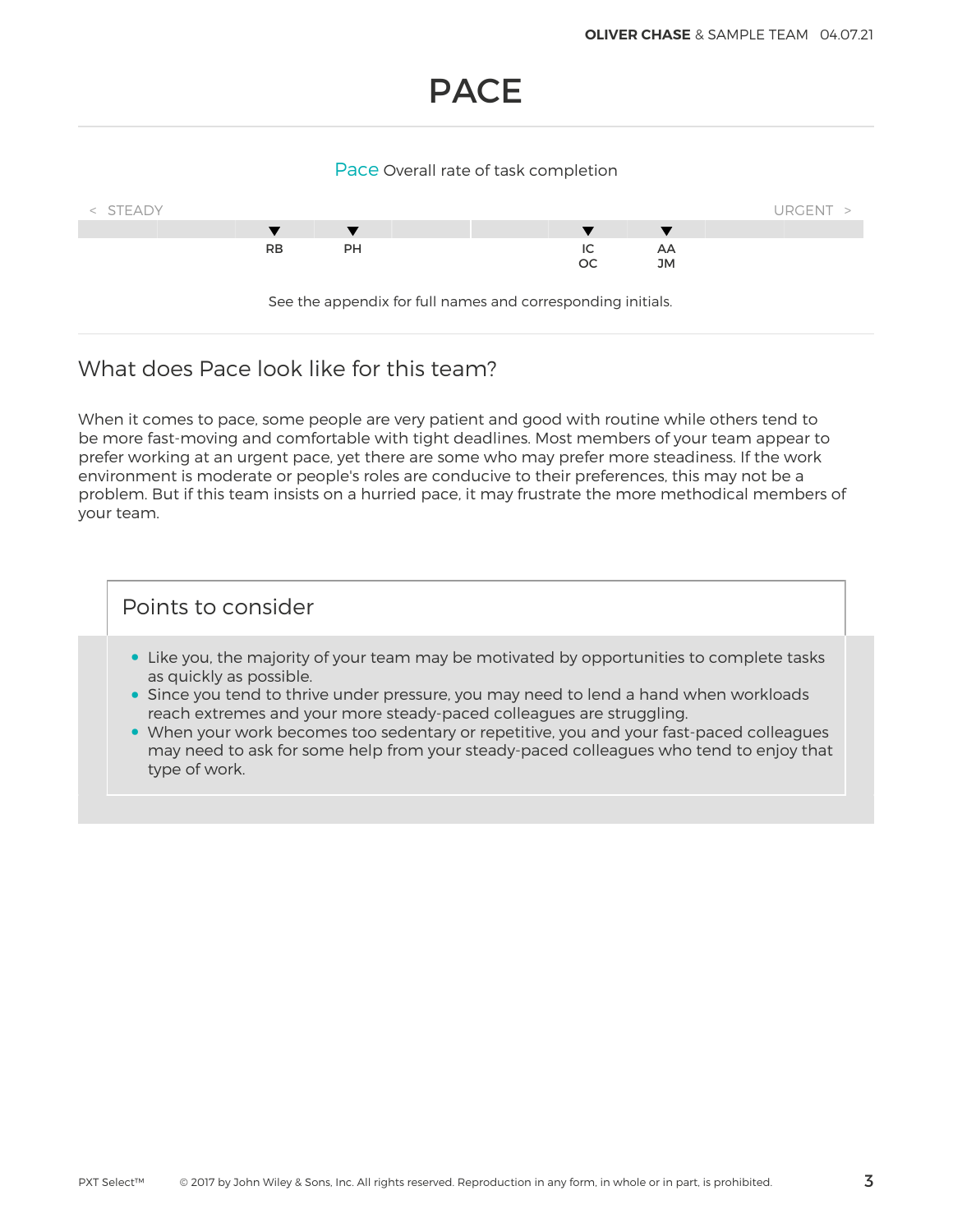## ASSERTIVENESS

#### Assertiveness Expression of opinions and need for control



See the appendix for full names and corresponding initials.

### What does Assertiveness look like for this team?

When it comes to assertiveness, some people are very diplomatic with little need for control while others tend to be more competitive and eager to take charge. This team appears to be split between those who tend to be unassuming and those who are more forceful. The forceful members of the team are willing to take charge when needed, which is likely welcomed by the unassuming team members. However, the opinions and ideas of the unassuming team members may be drowned out by those members who more naturally and forcefully assert themselves.

- Like you, some of your teammates tend to be direct when giving feedback and communicating necessary changes.
- Since the unassuming members of your team may not have much need to be heard, they may often defer to the opinions of you and your forceful colleagues.
- Avoid dominating team discussions; instead, use your propensity for leadership to encourage your unassuming teammates to voice their own ideas.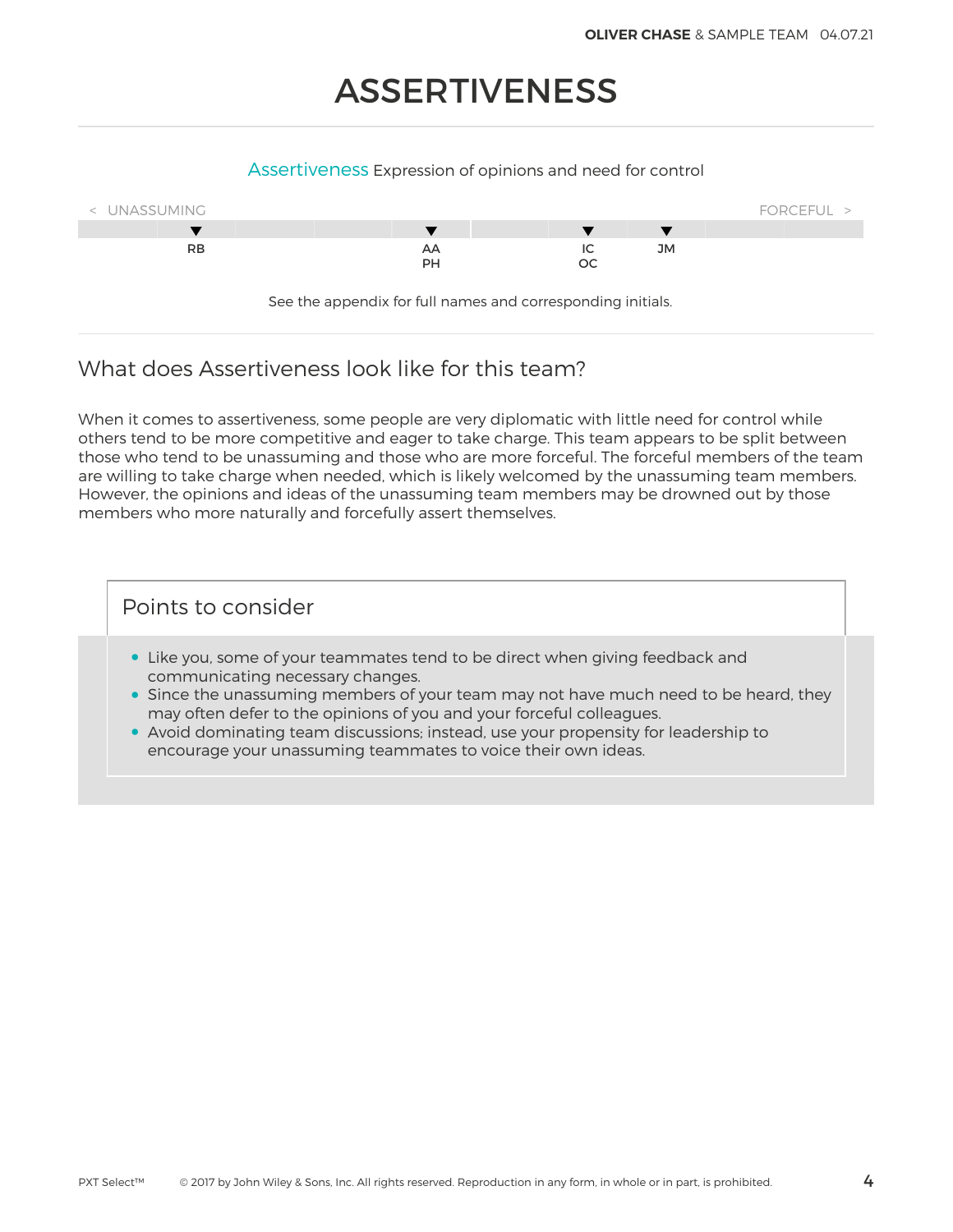## **SOCIABILITY**

#### Sociability Desire for interaction with others



### What does Sociability look like for this team?

When it comes to sociability, some people are more introverted and like to keep to themselves while others tend to be more extraverted and people-oriented. Most members of your team appear to be reserved, yet there are some who may be more outgoing. The more reserved team members may prefer to keep to themselves, but the outgoing team members may be good at bringing them out of their shells. However, this dynamic could cause problems if there is a push and pull for working in isolation versus face-to-face collaboration.

- Like you, the majority of your team tends to be fairly reserved and private.
- Most of this team, including you, can probably work effectively in isolation.
- There are some members of the team who prefer more socializing, so keep the lines of communication open and agree to work collaboratively when it could lead to better outcomes.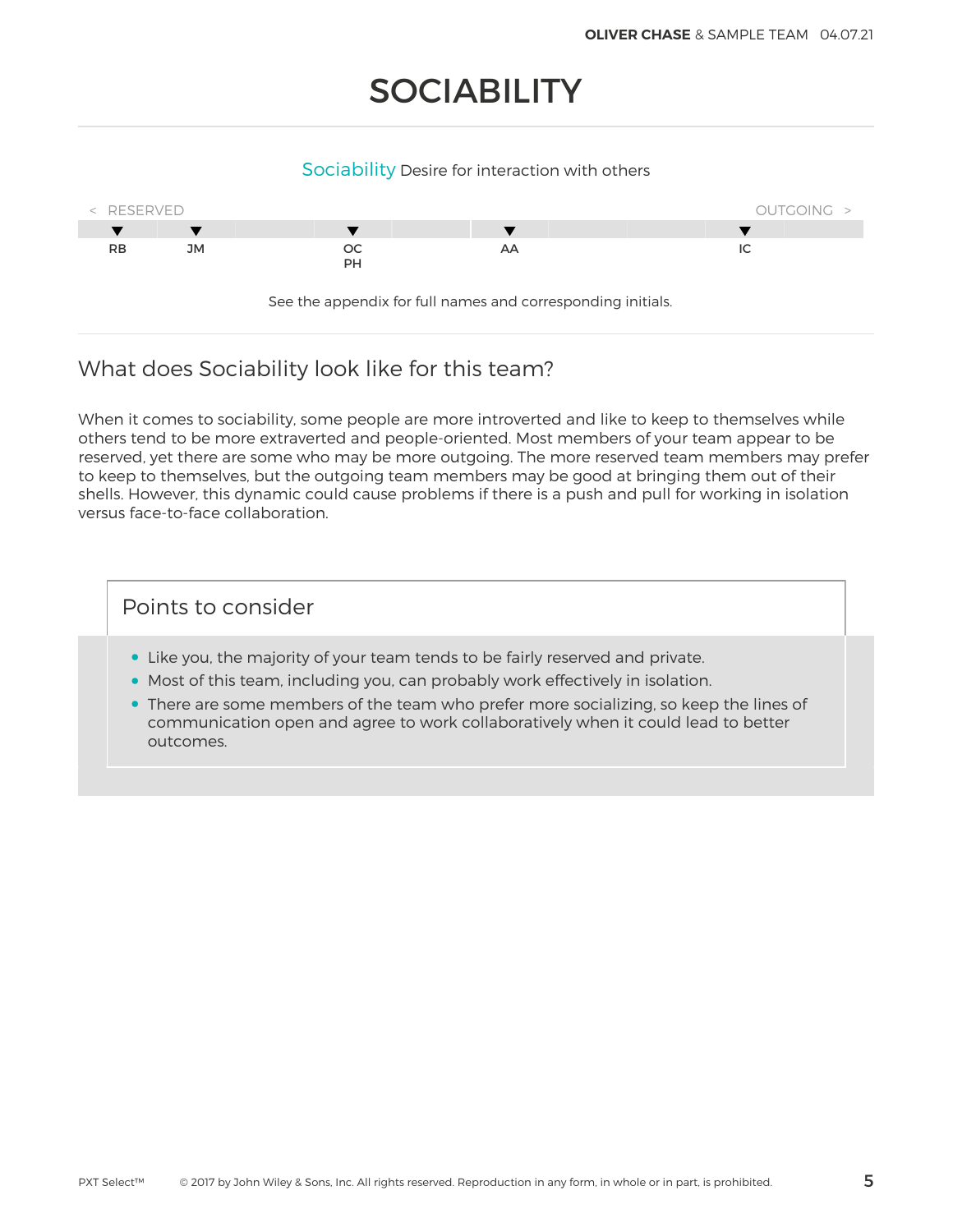## **CONFORMITY**

#### Conformity Attitude on policies and supervision



See the appendix for full names and corresponding initials.

### What does Conformity look like for this team?

When it comes to conformity, some people are more willing to question the status quo while others tend to prefer to work within the rules. Most members of your team appear to be compliant, yet there are some who tend to be more strong-willed. The majority generally accept policies and procedures, while the more strong-willed frequently poke holes in them. Then compliant members may think the strong-willed ones are uncooperative, while the strong-willed people may think the compliant should employ more scrutiny.

- Like you, the majority of your team tends to be willing to follow directions laid out by supervisors and typically works well within the bounds of managerial constraints.
- You generally accept the advice and guidelines of those in authority.
- While you tend to be compliant, some members of your team tend to resist authority.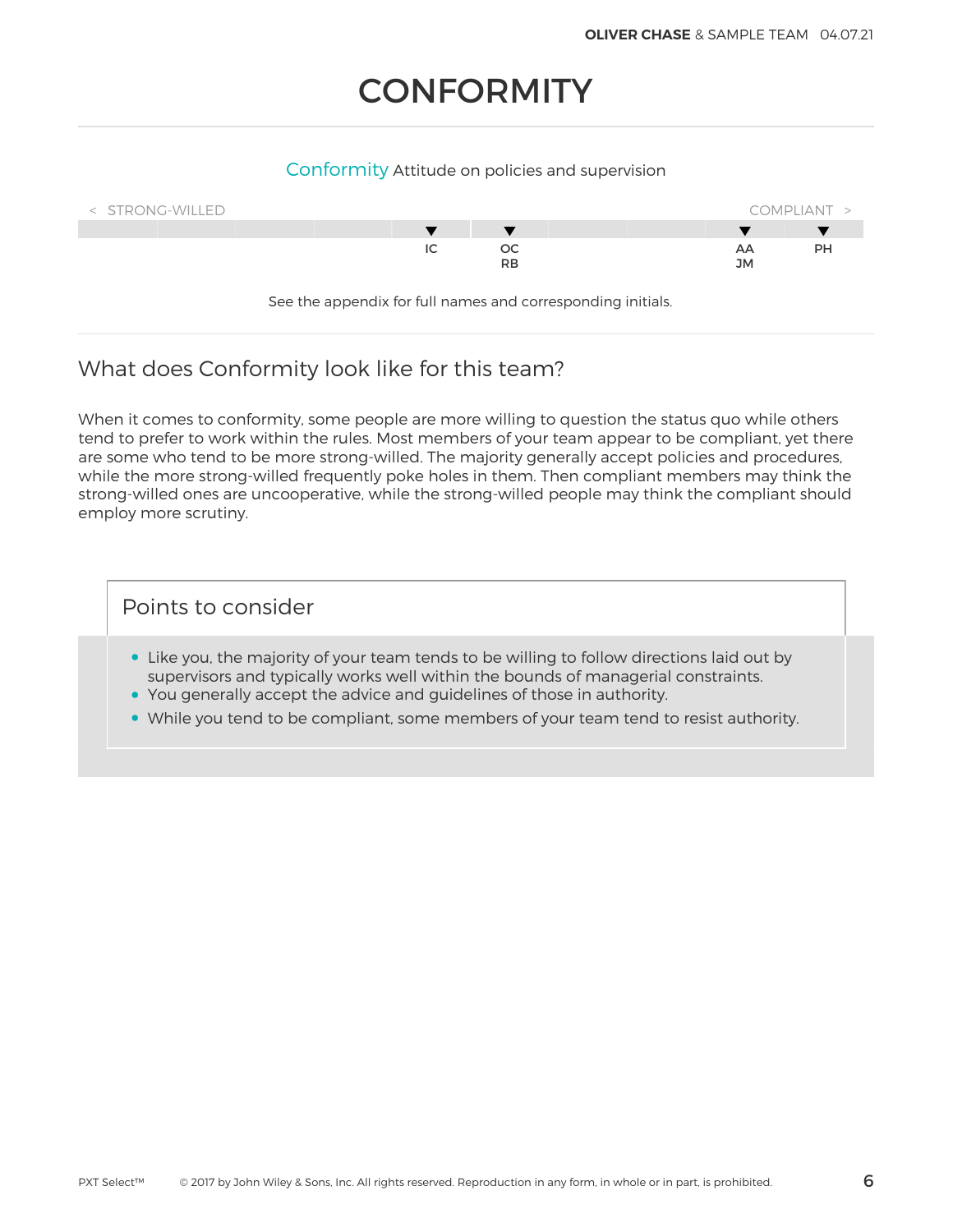## **OUTLOOK**

#### Outlook Anticipation of outcomes and motives



### What does Outlook look like for this team?

When it comes to outlook, some people are cautious and look for evidence while others tend to be optimistic and accepting. Most members of your team appear to be skeptical, yet there are some who may be more trusting. While the majority of your team tends to be questioning in an effort to uncover problems, there are some who are more willing to accept things at face value. The skeptical members of the team may think the trusting people aren't critical enough, while the trusting members may think the skeptical people are too pessimistic.

- Like you, the majority of your team tends to have a guarded outlook about how well things are likely to turn out.
- Because you and many of your teammates like to have proof, you probably ask a fair number of critical questions.
- You may have to push more accepting colleagues to share any doubts that they aren't expressing.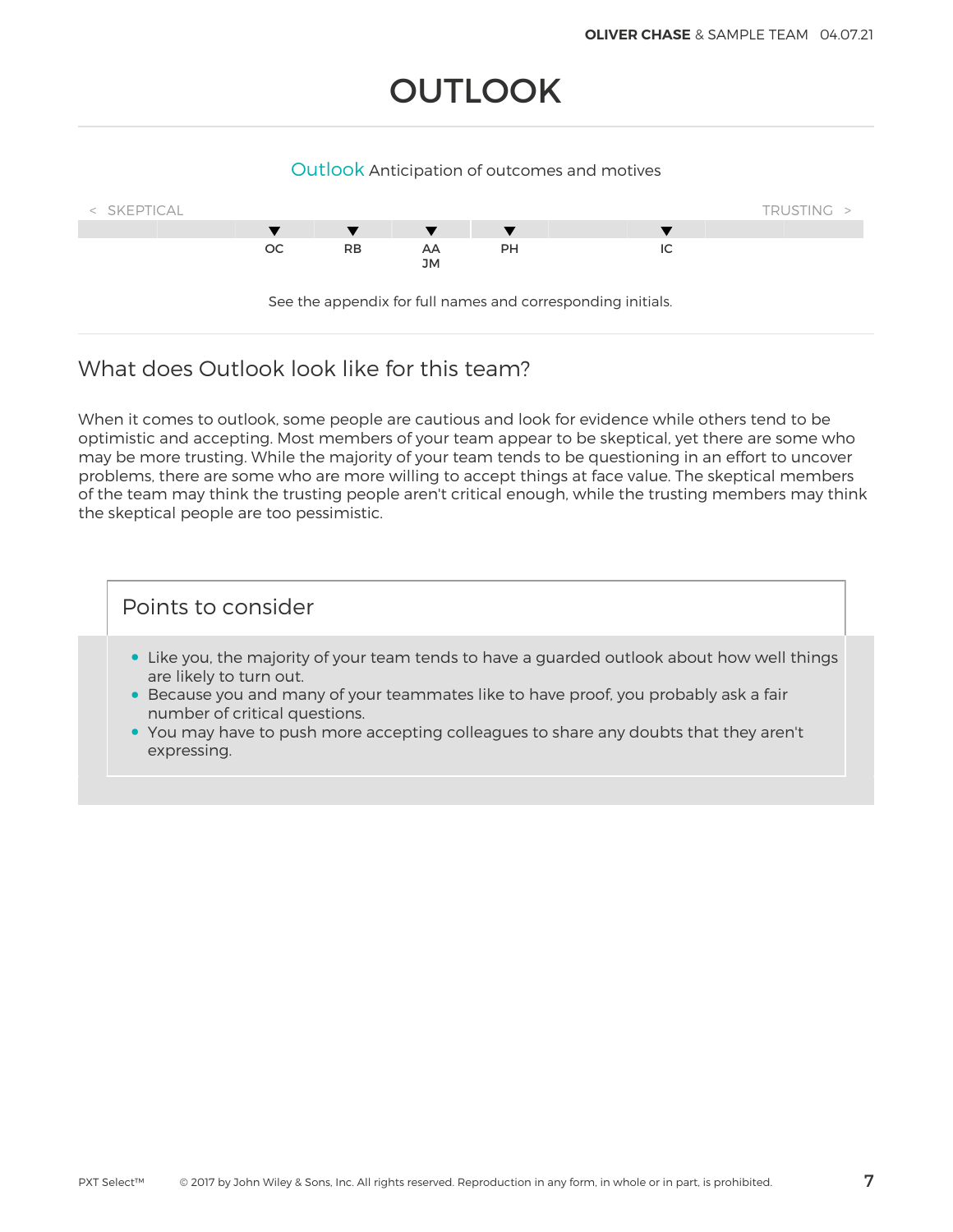## DECISIVENESS

#### Decisiveness Use of speed and caution to make decisions



See the appendix for full names and corresponding initials.

### What does Decisiveness look like for this team?

When it comes to decisiveness, some people are methodical and like to analyze their options while others tend to decide quickly and accept the risk of making the wrong decision. Your team appears to be split between those who tend to be deliberate and those who are bold. The deliberate portion of the team carefully considers information before making decisions, but may have trouble when an urgent response is required. The bold portion of the team, however, will almost always decide quickly, but they may not take advantage of available time to more carefully consider all the options.

- Like you, some of your teammates may be unwilling to accept much risk in their decisions.
- You and your deliberate colleagues are usually cautious and methodical in your decisionmaking process.
- Because you think carefully about possible solutions when making critical decisions, you may appear indecisive to your bold colleagues.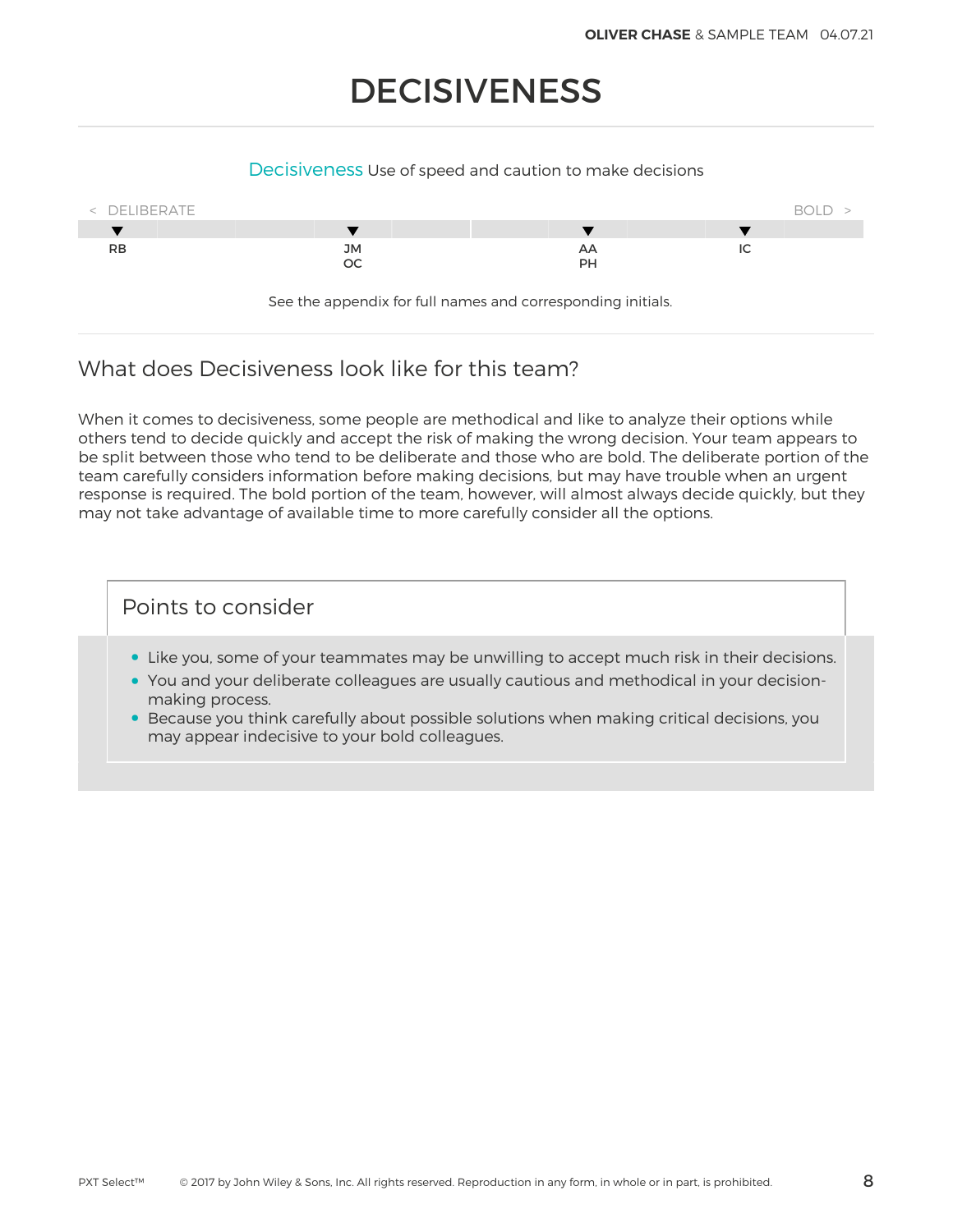## ACCOMMODATION

#### Accommodation Inclination to tend to others' needs and ideas



### What does Accommodation look like for this team?

When it comes to accommodation, some people are willing to express disagreement while others tend to be harmonious and amenable. Most members of your team appear to be agreeable, yet there are some who tend to be more steadfast. The majority of the team is generally cooperative, but they may hold back valuable ideas that go against the group consensus. On the other hand, the steadfast part of the team will voice their opinions, but because they stand by their positions, they may have trouble reaching compromises.

- Unlike the majority of your team, you would rather express your feelings and opinions than hide them.
- At times, you may seem unnecessarily contradictory to your more agreeable coworkers.
- You may think the majority of this team tends to hide their feelings or relent too easily, thereby hindering productivity for the sake of being polite.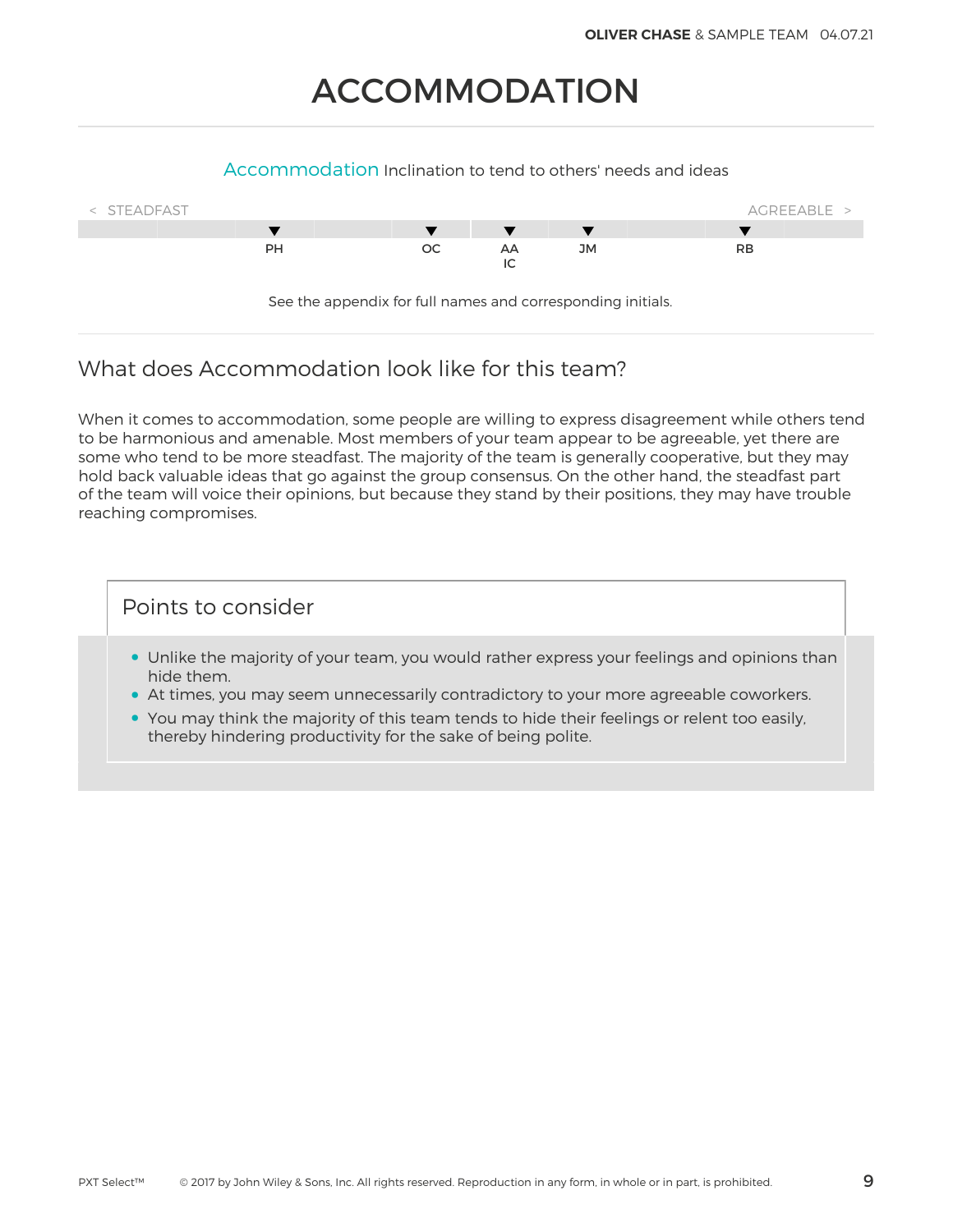## INDEPENDENCE

#### Independence Level of preference for instruction and guidance



### What does Independence look like for this team?

When it comes to independence, some people seek support and guidance while others may prefer to set their own direction. Your team appears to be split between those who tend to be reliant on a high degree of instruction and those who are autonomous. The reliant portion of your team recognizes the need for guidance, but may have some difficulty developing plans autonomously. On the other hand, those who are more independent are generally self-sufficient, but may take liberties when it's not appropriate to do so.

- Like you, many of your teammates tend to be comfortable handling new problems independently.
- You and your autonomous teammates may prefer to carry out tasks with minimal instruction or guidance.
- Unlike your reliant colleagues, you may not recognize opportunities that would benefit from collaboration.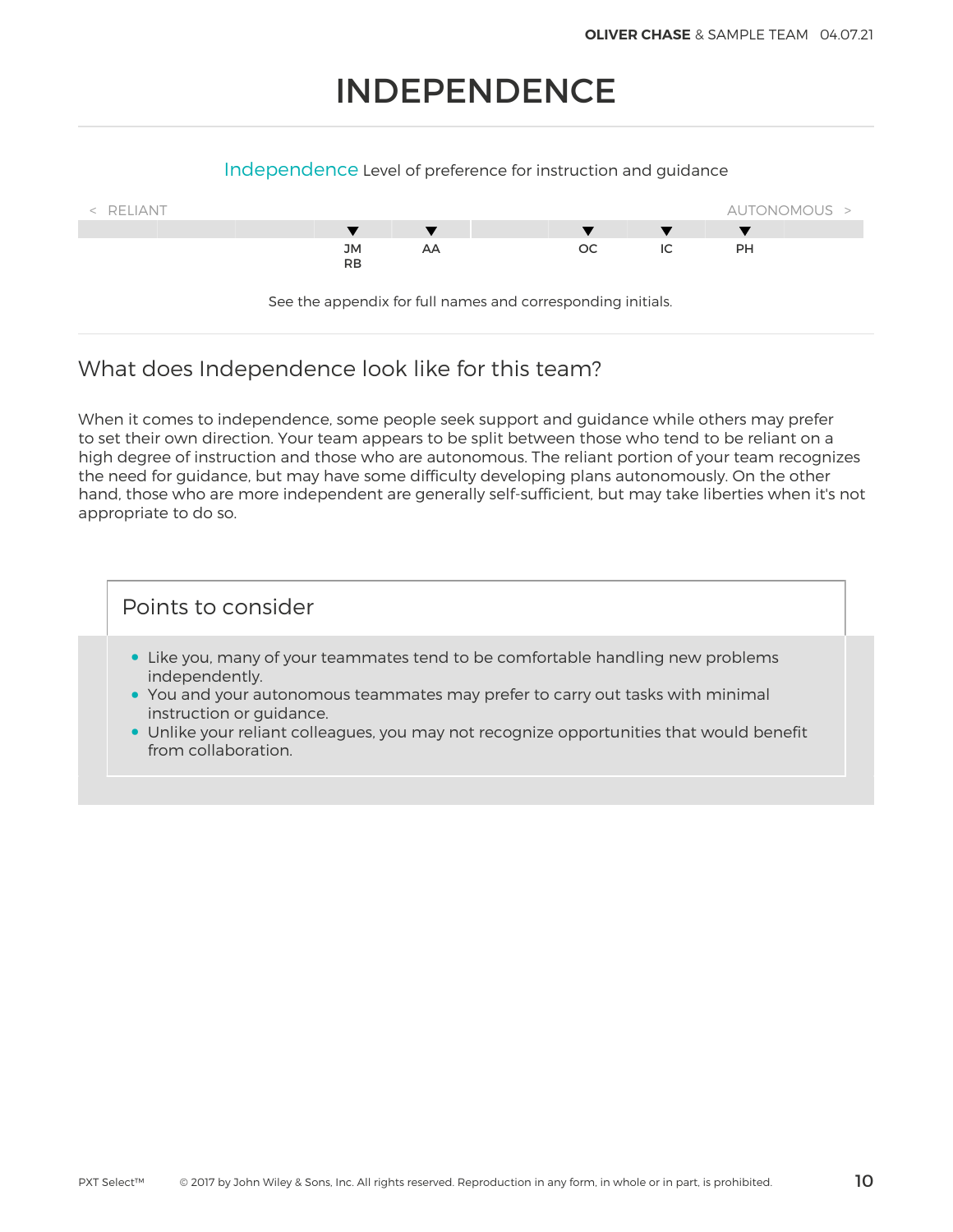## **JUDGMENT**

#### Judgment Basis for forming opinions and making decisions



### What does Judgment look like for this team?

When it comes to judgment, some people tend to follow their instincts and gut feelings while others may prefer to rely on logic and objectivity. Most members of your team appear to be factual, yet there are some who tend to be more intuitive. The majority of team members make decisions using logic and evidence, but they may neglect the importance of feelings and extenuating circumstances. On the other hand, those who are more intuitive use personal experience and feelings to make decisions, but they may overlook important facts and data.

- Like you, the majority of your team may feel more confident about decisions that are based on all the relevant data.
- You may prefer to gather a large volume of factual information before making a decision.
- Unlike your intuitive colleagues, you may feel that emotions are best left out of decision making.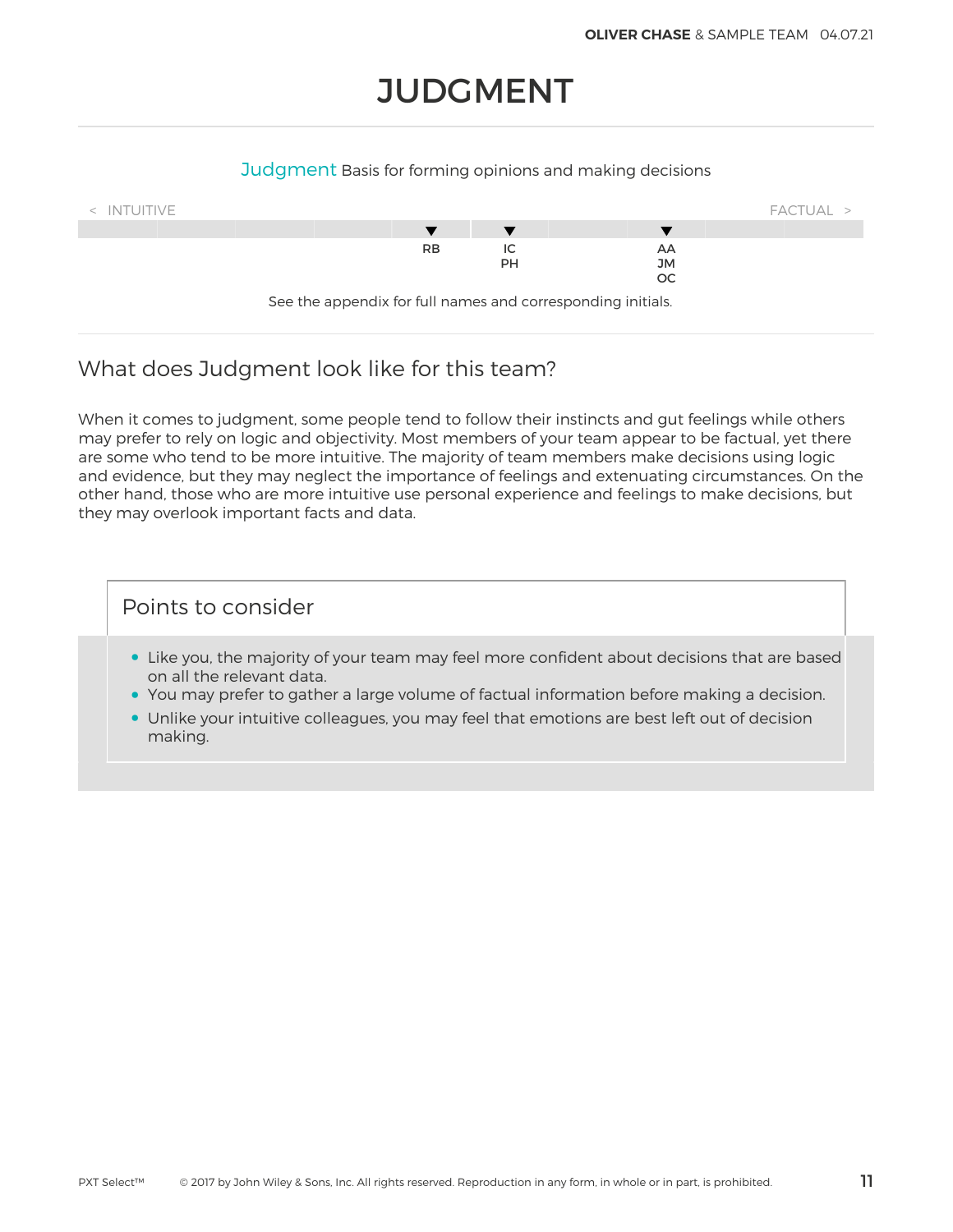## SUMMARY & ACTION

This report was designed to provide you with a better understanding of how the characteristics of your team members fit with one another. Perhaps more importantly, you can see how work-related behaviors of team members fit with your own. When everyone's needs are taken into account, the team will likely be able to perform to its fullest potential.

#### Below are the team averages for each behavior. Based on these averages, there is a corresponding tip for action.

| <b>SCALES</b>        |                                                                                                                                                  | <b>TEAM AVERAGES</b> | <b>TIPS</b>                                                          |  |
|----------------------|--------------------------------------------------------------------------------------------------------------------------------------------------|----------------------|----------------------------------------------------------------------|--|
| Pace                 | <steady< td=""><td>URGENT &gt;<br/>Avg</td><td colspan="2">Build checkpoints into team<br/>plans to pause and ensure<br/>quality.</td></steady<> | URGENT ><br>Avg      | Build checkpoints into team<br>plans to pause and ensure<br>quality. |  |
|                      |                                                                                                                                                  |                      |                                                                      |  |
| <b>Assertiveness</b> | < UNASSUMING                                                                                                                                     | FORCEFUL >           | Take turns leading<br>discussions so everyone has                    |  |
|                      |                                                                                                                                                  | Avg                  | a chance to assert some<br>control.                                  |  |
| <b>Sociability</b>   | <reserved< td=""><td><b>OUTGOING &gt;</b></td><td colspan="2">Develop a mix of<br/>independent and small group</td></reserved<>                  | <b>OUTGOING &gt;</b> | Develop a mix of<br>independent and small group                      |  |
|                      | Avg                                                                                                                                              |                      | projects.                                                            |  |
| <b>Conformity</b>    | < STRONG-WILLED                                                                                                                                  | COMPLIANT >          | Set aside time to discuss<br>problematic policies and                |  |
|                      |                                                                                                                                                  | Avg                  | possible improvements.                                               |  |
| <b>Outlook</b>       | TRUSTING ><br>< SKEPTICAL                                                                                                                        |                      | Suspend disbelief and<br>skepticism to more fully                    |  |
|                      | Avg                                                                                                                                              |                      | explore new opportunities.                                           |  |
| <b>Decisiveness</b>  | <deliberate<br>BOLD &gt;</deliberate<br>                                                                                                         |                      | As a team, agree to set<br>timelines for making                      |  |
|                      | Avg                                                                                                                                              | decisions.           |                                                                      |  |
| <b>Accommodation</b> | < STEADFAST                                                                                                                                      | AGREEABLE >          | Encourage one another to<br>stand firm when disagreeing              |  |
|                      |                                                                                                                                                  | Avg                  | with the group.                                                      |  |
| Independence         | < RELIANT                                                                                                                                        |                      | AUTONOMOUS > Check in frequently, as a                               |  |
|                      |                                                                                                                                                  | Avg                  | team, to make sure you're<br>working toward the same<br>goal.        |  |
| <b>Judgment</b>      | < INTUITIVE                                                                                                                                      | FACTUAL >            | Remind one another to<br>consider both facts and                     |  |
|                      |                                                                                                                                                  | Avg                  | experience in decisions.                                             |  |